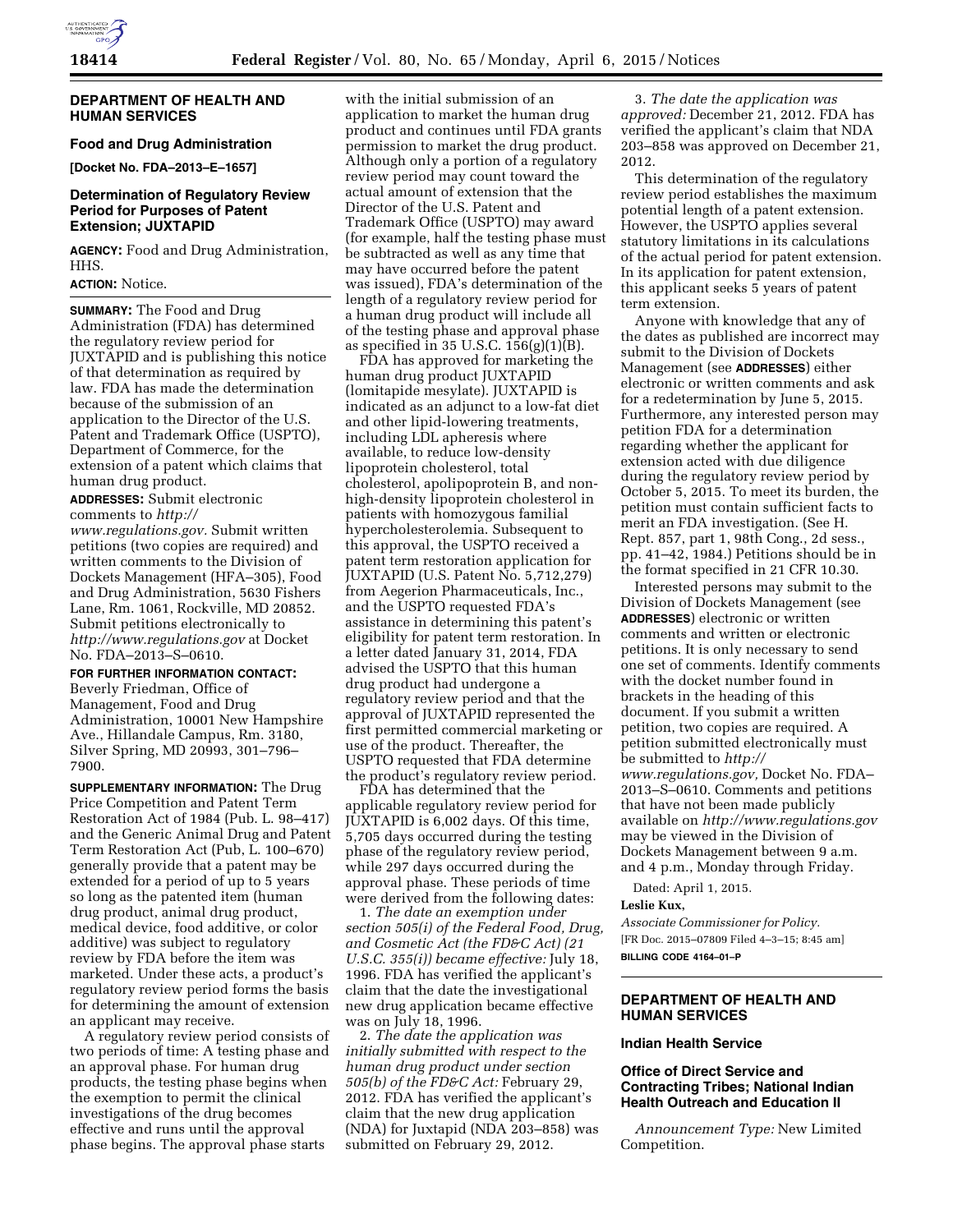*Funding Announcement Number:*  HHS–2015–IHS–NIHOE–0002.

Catalog of Federal Domestic Assistance Number: 93.933.

# **Key Dates**

*Application Deadline Date:* June 19, 2015.

*Review Date:* July 6–10, 2015. *Earliest Anticipated Start Date:*  September 30, 2015.

*Proof of Non-Profit Status Due Date:*  July 3, 2015.

## **I. Funding Opportunity Description**

### *Statutory Authority*

The Indian Health Service (IHS) is accepting competitive applications for two limited competition cooperative agreements under the National Indian Health Outreach and Education (NIHOE) program: the Behavioral Health—Methamphetamine and Suicide Prevention Intervention (MSPI) outreach and education award and the Human Immunodeficiency Virus/Acquired Immune Deficiency Syndrome (HIV/ AIDS) outreach and education award. The Behavioral Health—MSPI outreach and education award is funded by IHS and is authorized under the Snyder Act, codified at 25 U.S.C. § 13; the Transfer Act, codified at 42 U.S.C. § 2001; the Consolidated Appropriations Act, 2014, Public. Law 113–76. The HIV/AIDS outreach and education award is funded by the Office of the Secretary (OS), Department of Health and Human Services (HHS). Funding for the HIV/ AIDS award will be provided by OS via an Intra-Departmental Delegation of Authority dated to IHS to permit obligation of funding appropriated by the Consolidated Appropriations Act, 2014, Public Law 113–76. Each award is funded through a separate funding stream by each respective Agency's appropriations. The awardee is responsible for accounting for each of the two awards separately and must provide two separate financial reports (one for each award), as indicated below. This program is described in the Catalog of Federal Domestic Assistance under 93.933.

### *Background*

The NIHOE program carries out health program objectives in the American Indian/Alaska Native (AI/AN) community in the interest of improving Indian health care for all 566 Federallyrecognized Tribes including Tribal governments operating their own health care delivery systems through Indian Self-Determination and Education Assistance Act (ISDEAA) contracts and compacts with the IHS and Tribes that

continue to receive health care directly from the IHS. This program addresses health policy and health programs issues and disseminates educational information to all AI/AN Tribes and villages. The NIHOE IIMSPI and HIV/ AIDS awards require that public forums be held at Tribal educational consumer conferences to disseminate changes and updates in the latest health care information. These awards also require that regional and national meetings be coordinated for information dissemination as well as for the inclusion of planning and technical assistance and health care recommendations on behalf of participating Tribes to ultimately inform IHS and the Department of Health and Human Services (HHS) based on Tribal input through a broad based consumer network.

#### *Purpose*

The purpose of these cooperative agreements is to further IHS health program objectives in the AI/AN community with expanded outreach and education efforts for the MSPI and HIV/AIDS programs on a national scale and in the interest of improving Indian health care. This announcement includes two separate awards, each of which will be awarded as noted below. The purpose of the MSPI award is to further the goals of the national MSPI program. The MSPI is a national demonstration project aimed at addressing the dual problems of methamphetamine use and suicide in Indian Country. The MSPI supports an AI/AN community driven focus on the utilization and development of evidence-based and practice-based intervention models that promote a culturally appropriate prevention, treatment, and postvention approach to methamphetamine use and suicide. The six goals of the MSPI are to effectively prevent, reduce, or delay the use and/ or spread of methamphetamine use; build on the foundation of prior methamphetamine and suicide prevention and treatment efforts in order to support the IHS, Tribes, and urban Indian health organizations in developing and implementing Tribal and/or culturally appropriate methamphetamine and suicide prevention and early intervention strategies; increasing access to methamphetamine and suicide prevention services; improving services for behavioral health issues associated with methamphetamine use and suicide prevention; promoting the development of new and promising services that are culturally and community relevant; and demonstrating efficacy and impact.

[Note: While the national MSPI program includes outreach to urban Indian organizations, outreach aimed specifically at urban Indian organizations will be addressed in a separate award announcement. However, materials developed by the grantee in the (NIHOE–II) MSPI award described in this announcement may be distributed by IHS to urban Indian organizations, at the discretion of the Agency.]

The purpose of the HIV/AIDS award is to further the goals of the national HIV/AIDS program. HIV and AIDS are a critical and growing health issue within the AI/AN population. The IHS National HIV/AIDS Program seeks to avoid complacency and to increase awareness of the impact of HIV/AIDS on AI/ANs. All activities are part of the IHS's implementation plan to meet the three goals of the President's National HIV/ AIDS Strategy (NHAS) to reduce the number of people who become infected with HIV, increase access to care and optimize health outcomes for people living with HIV, and reduce HIV-related disparities. This population faces additional health disparities that contribute significantly to the risk of HIV transmission such as substance abuse and sexually transmitted infections. Amongst AI/AN people, HIV/AIDS exists in both urban and rural populations (and on or near Tribal lands); however, many of those living with HIV are not aware of their status. These statistics, risk factors, and missed opportunities for screening illuminate the need to go beyond raising awareness about HIV and begin active integration of initiatives that will help routinize HIV services. If the status quo is unchanged, prevalence will continue to increase and AI/AN communities may face an irreversible problem. Therefore, the National HIV/AIDS Program is working to change the way HIV is discussed, to change and improve the way HIV testing is integrated into health services, and to firmly establish linkages and access to care. The IHS HIV/AIDS Program is implemented and executed via an integrated and comprehensive approach through collaborations across multi-health sectors, both internal and external to the agency. It attempts to encompass all types of service delivery 'systems' including IHS/Tribal/Urban facilities. The IHS HIV/AIDS Program is committed to realizing the goals of the President's NHAS and has bridged the objectives and implementation to the IHS HIV/AIDS Strategic Plan.

# *Limited Competition Justification*

Competition for both of the awards included in this announcement is limited to national Indian health care organizations with at least ten years of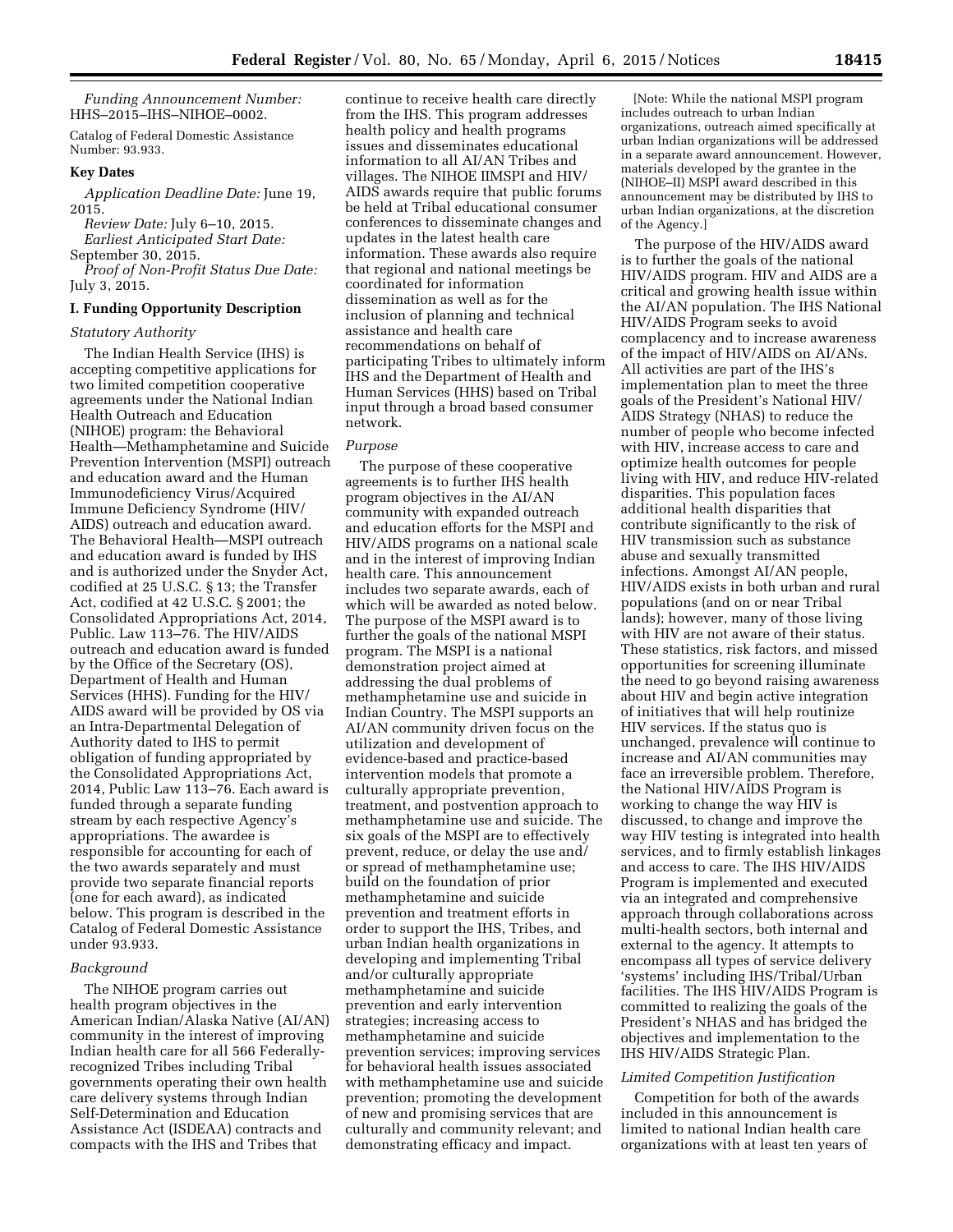experience providing education and outreach on a national scale. This limitation ensures that the awardee will have: (1) A national information-sharing infrastructure which will facilitate the timely exchange of information between HHS and Tribes and Tribal organizations on a broad scale; (2) a national perspective on the needs of AI/ AN communities that will ensure that the information developed and disseminated through the projects is appropriate, useful and addresses the most pressing needs of AI/AN communities; and (3) established relationships with Tribes and Tribal organizations that will foster open and honest participation by AI/AN communities. Regional or local organizations will not have the mechanisms in place to conduct communication on a national level, nor will they have an accurate picture of the health care needs facing AI/ANs nationwide. Organizations with less experience will lack the established relationships with Tribes and Tribal organizations throughout the country that will facilitate participation and the open and honest exchange of information between Tribes and HHS. With the limited funds available for these projects, HHS must ensure that the education and outreach efforts described in this announcement reach the widest audience possible in a timely fashion, are appropriately tailored to the needs of AI/AN communities throughout the country, and come from a source that AI/ANs recognize and trust. For these reasons, this is a limited competition announcement.

## **II. Award Information**

## *Type of Award*

### Cooperative Agreement.

### *Estimated Funds Available*

The total amount of funding identified for the current fiscal year (FY) 2015 is approximately \$250,000 to fund two cooperative agreements for one year; \$150,000 will be awarded for the Behavioral Health—MSPI award and \$100,000 will be awarded for the HIV/ AIDS award. The amount of funding available for competing awards issued under this announcement is subject to the availability of appropriations and budgetary priorities of the Agency. The IHS is under no obligation to make awards that are selected for funding under this announcement.

## *Anticipated Number of Awards*

Two awards will be issued under this program announcement. It is the intention of IHS and the Office of the

Secretary (OS) that one entity will receive both awards. OS and IHS will concur on the final decision as to who will receive both awards.

#### *Project Period*

The project periods for each award will be for one year and will run from September 30, 2015 with completion by September 29, 2016.

#### *Cooperative Agreement*

Cooperative agreements awarded by the Department of Health and Human Services (HHS) are administered under the same policies as a grant. The funding agency (IHS) is required to have substantial programmatic involvement in the project during the entire award segment. Below is a detailed description of the level of involvement required for both IHS and the grantee. IHS will be responsible for activities listed under section A and the grantee will be responsible for activities listed under section B as stated:

# *Substantial Involvement Description for Cooperative Agreement*

#### A. IHS Programmatic Involvement

The IHS assigned program official will monitor the overall progress of the awardee's execution of the requirements of the two awards: IHS award and OS award noted below as well as their adherence to the terms and conditions of the cooperative agreements. This includes providing guidance for required reports, developing of tools, and other products, interpreting program findings, and assisting with evaluations and overcoming any difficulties or performance issues encountered. The IHS assigned program official must approve all presentations, electronic content, and other materials, including mass emails, developed by awardee pursuant to these awards and any supplemental awards prior to the presentation or dissemination of such materials to any party.

## (1) Behavioral Health—MSPI Award

i. The IHS assigned program official will work in partnership with the awardee to identify and provide presentation topics on MSPI for the National Tribal Advisory Committee meetings; the Behavioral Health Work Group; webinars; and IHS Area conference calls.

ii. The IHS assigned program official will work in partnership with the awardee to identify MSPI projects in need of technical assistance.

### (2) HIV/AIDS Award

IHS staff will provide support for the HIV/AIDS award as follows:

i. The IHS assigned program official will work in partnership with the awardee in all decisions involving strategy, hiring of grantee personnel, deployment of resources, release of public information materials, quality assurance, coordination of activities, training, reports, budgets, and evaluations. Collaboration includes data analysis, interpretation of findings, and reporting.

ii. The IHS assigned program official will work closely with OS and all participating IHS health services/ programs, as appropriate, to coordinate award activities.

iii. The IHS assigned program official will coordinate the following for OS and the participating IHS program offices and staff:

• Discussion and release of any and all special grant conditions upon fulfillment.

• Monthly scheduled conference calls.

• Appropriate dissemination of required reports to each participating program.

iv. The IHS will, jointly with the awardee, plan and set an agenda for each of the conferences mentioned in this announcement that:

• Shares the training and/or accomplishments.

• Fosters collaboration amongst the participating program offices, agencies, and/or departments.

• Increases visibility for the partnership between the awardee and the IHS and OS.

v. IHS will provide guidance in addressing deliverables and

requirements.

vi. IHS will provide guidance in preparing articles for publication and/or presentations of program successes, lessons learned, and new findings.

vii. IHS will communicate via monthly conference calls, individual or collective site visits, and monthly meetings.

viii. IHS staff will review articles concerning the HHS, OS, and the Agency for accuracy and may, as requested by the awardee, provide relevant articles.

ix. IHS will provide technical assistance to the entity as requested.

x. IHS staff may, at the request of the entity's board, participate on study groups and may recommend topics for analysis and discussion.

B. Grantee Cooperative Agreement Award Activities

The awardee must comply with relevant Office of Management and Budget (OMB) Circular provisions regarding lobbying, any applicable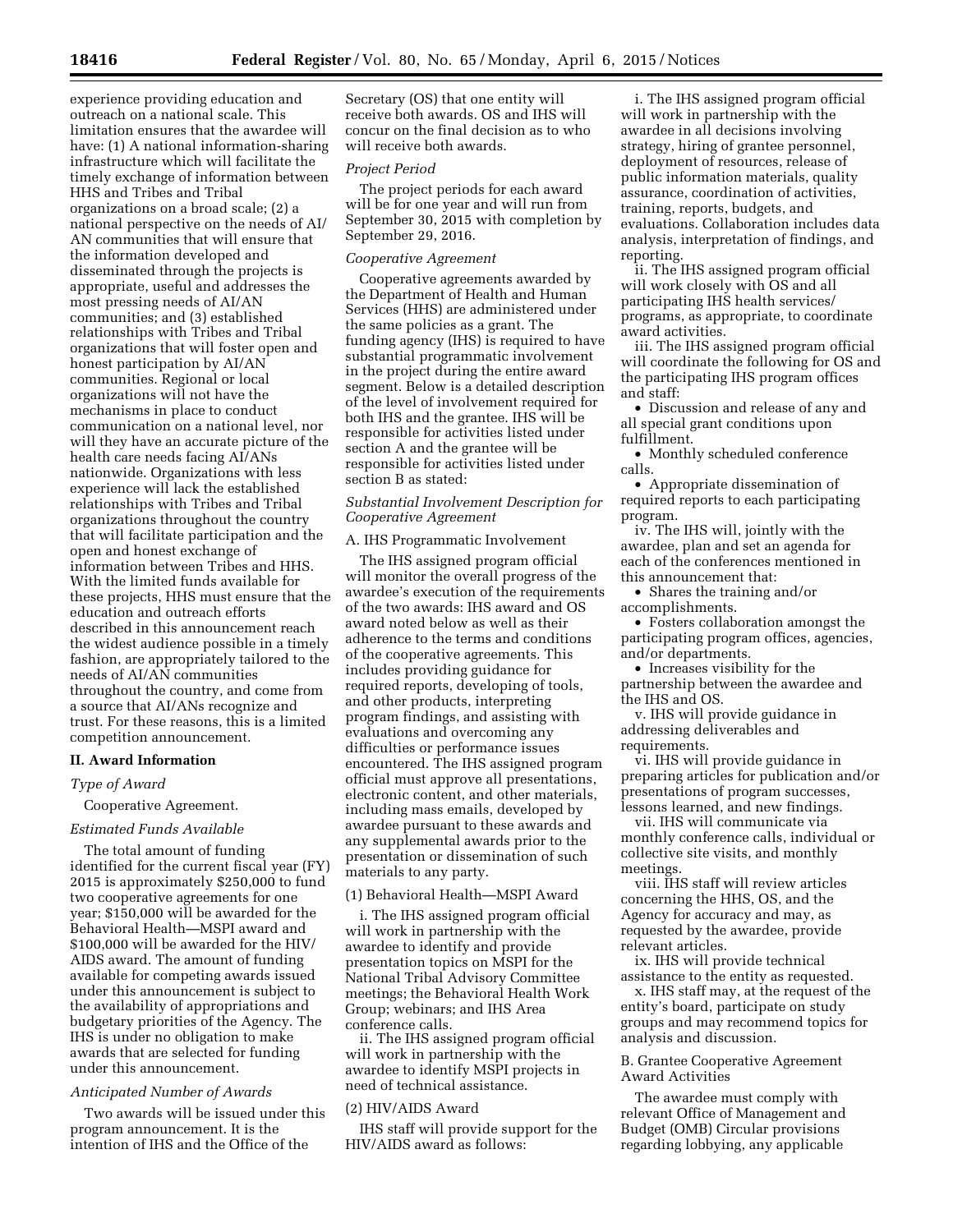lobbying restrictions provided under other law and any applicable restriction on the use of appropriated funds for lobbying activities.

The awardee is responsible for the following in addition to fulfilling all requirements noted for each award component: Behavioral Health—MSPI and HIV/AIDS.

i. To succinctly and independently address the requirements for each of the two awards listed below: Behavioral Health—MSPI and HIV/AIDS.

ii. To facilitate a forum or forums at which concerns can be heard that are representative of all Tribal governments in the area of health care policy analysis and program development for each of the two components listed above.

iii. To assure that health care outreach and education is based on Tribal input through a broad-based consumer network involving the Area Indian health boards or health board representatives from each of the 12 IHS Areas.

iv. To establish relationships with other national Indian organizations, professional groups, and Federal, State, and local entities supportive of AI/AN health programs.

v. To improve and expand access for AI/AN Tribal governments to all available programs within the HHS.

vi. To disseminate timely health care information to Tribal governments, AI/ AN health boards, other national Indian organizations, professional groups, Federal, State, and local entities.

vii. To provide periodic

dissemination of health care information, including publication of a newsletter four times a year that features articles on MSPI and HIV/AIDS health promotion/disease/behavioral health prevention activities and models of best or promising practices, health policy, and funding information relevant to AI/ AN, etc.

The following schedule of deliverables outlines the requirements necessary to effectuate timely and effective support services to Tribal MSPI projects:

### **Summary of Tasks To Be Performed MSPI:**

• At a minimum, the awardee shall provide Tribal MSPI program updates at the National Tribal Advisory Committee meetings and conference calls; and the Behavioral Health Work Group meetings and conference calls.

• At a minimum, the awardee shall serve as a committee member for the National Action Alliance for Suicide Prevention's American Indian/Alaska Native Task Force.

• The awardee shall participate in MSPI Area conference calls requested by the IHS assigned program official. The awardee must be included on the agenda and provide presentations on specific areas of interest identified by the Tribal MSPI programs and IHS assigned program official.

### Outreach and Education

• The awardee shall provide information and education via multimedia venues, including but not limited to teleconference, webinar workshops, and/or online training modules on topics of particular importance to Tribal MSPI projects. The awardee will work with MSPI Tribal projects and the IHS assigned program official to identify topics. Topics will be discussed prior to the teleconference or webinar and will be subject to approval from the IHS assigned program official. PowerPoint slides must be submitted for approval two weeks prior to the presentation and will be made available on the IHS MSPI Web sites. Awardee's organizational Web site will link to IHS MSPI Web sites.

• The awardee shall conduct workshops and/or presentations including, but not limited to, the successes of the MSPI and promising practices and/or best practices of Tribal MSPI programs at three national conferences (venue and content of presentations to be agreed upon by the awardee and the IHS assigned program official).

• The awardee shall maintain a booth at identified meetings and conferences to provide comprehensive information on Tribal MSPI programs, curricula, findings, and strategies to local, regional, state, and Federal agencies and organizations.

• The awardee shall conduct site visits at Tribal MSPI programs, as funding is available, with two weeks advanced notification to the IHS assigned program official.

#### Technical Assistance

• The awardee shall review progress reports of MSPI projects identified by the program official.

• The awardee will develop and maintain orientation materials for MSPI projects including but limited to factsheets and guides.

• The awardee will provide training and technical assistance to increase AI/ AN specific culture- or tradition-based interventions to be listed on the IHS Best and Promising Practice Registry.

### Information Sharing

• The awardee shall develop, maintain, and disseminate

comprehensive information on Tribal MSPI programs, curricula, findings, articles, and strategies to all Tribal MSPI programs, and present the information at conference and meeting booths as described above.

• The awardee will provide postings on MSPI related information for the IHS MSPI Web site.

• The awardee will develop and/or maintain a comprehensive list of evidence-based and practice-based program development and business practice guidelines for use by Tribal MSPI programs.

• The awardee will develop and publish a semi-annual MSPI newsletter focusing on the impact and outcomes of the MSPI projects in Tribal communities to be cleared by IHS and then published on the IHS MSPI Web site.

#### Reporting

• The awardee shall provide semiannual reports documenting and describing progress and accomplishment of the activities specified above, attaching any necessary documentation to adequately document accomplishments.

• The awardee shall attend bi-weekly, regularly scheduled, in-person and conference call meetings with the IHS assigned program official team to discuss the awardee's services and MSPI/related issues. The awardee must provide meeting minutes that highlight the awardee's specific involvement and participation.

• The awardee shall obtain approval from the IHS assigned program official for all PowerPoint presentations, electronic content, and other materials, including mass emails, developed by awardee pursuant to this award and any supplemental awards prior to the presentation or dissemination of such materials to any party, allowing for a reasonable amount of time for IHS review.

#### Deliverables

• Attendance at regularly scheduled meetings between awardee and the IHS assigned program official, evidenced by meeting minutes which highlight the awardee's specific involvement and participation.

• Participation on MSPI Area conference calls identified by the IHS assigned program official, evidenced by meeting agenda and minutes as needed.

• Report of outcomes at the following (meeting booths, workshops, site visitations and/or presentations provided):

(a) National Tribal Advisory Committee conference calls and meetings.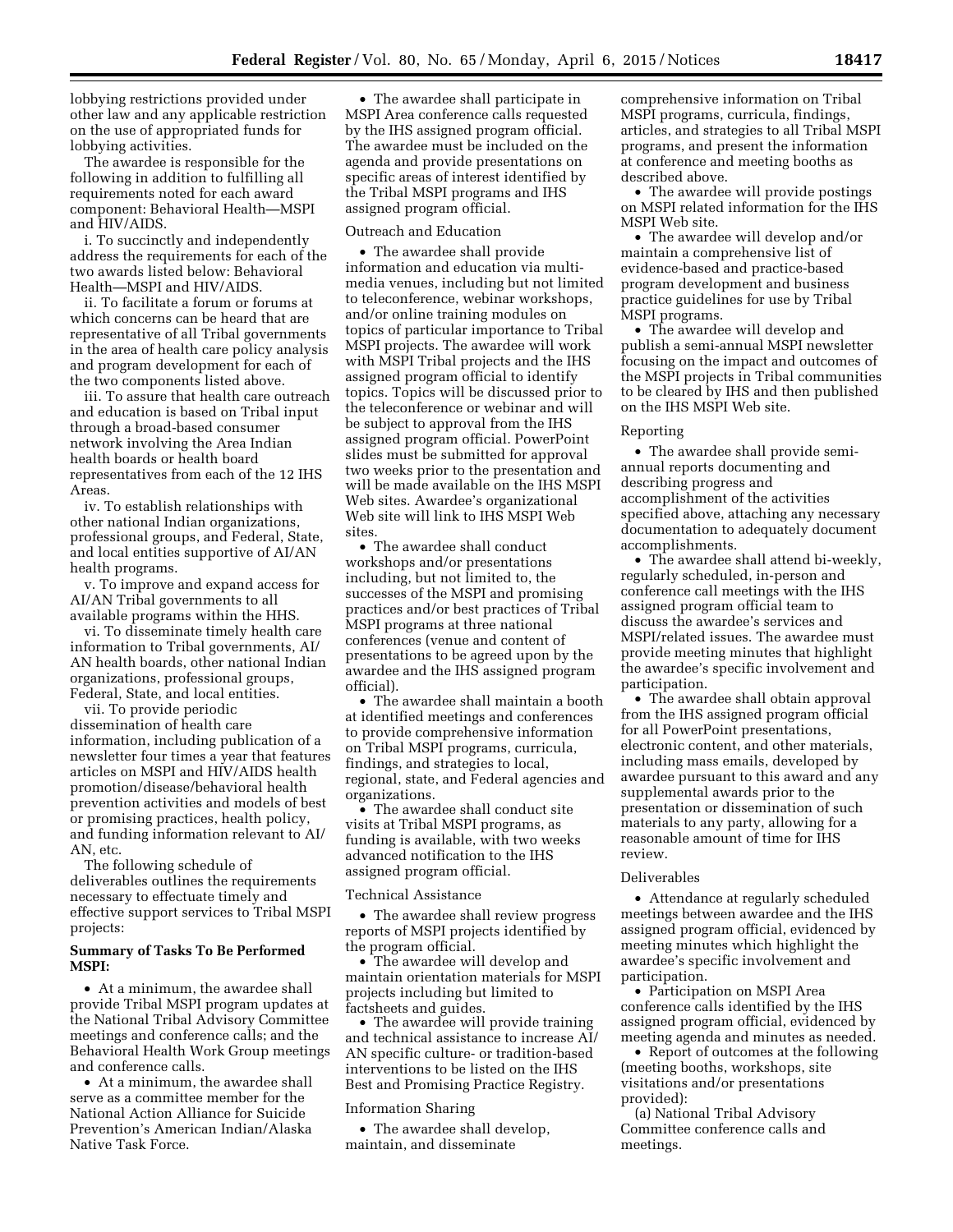(b) Behavioral Health Work Group conference calls and meetings. (PowerPoint slides in electronic form and one hard copy are to be submitted to the program official and the IHS assigned program official as required).

(c) IHS Area conference calls.

- (d) IHS Area and national webinars.
- (e) MSPI Project site visitations.
- (f) Other AI/AN national conferences.

• Completed programmatic reviews of semi and annual progress reports of Tribal MSPI projects in order to identify projects that require technical assistance.

[Note: This review is not to replace IHS review of MSPI programs. The programmatic reviews to be conducted by grantee are secondary reviews intended solely to identify programs in need of technical assistance.]

 $\circ$  The awardee shall help the IHS assigned program official identify challenges faced by participating Tribal communities and assist in developing solutions.

• Copies of educational and practicebased information provided to Tribal MSPI programs (electronic form and one hard copy).

• Copies of all promotional and educational materials provided to Tribal MSPI programs and other projects (electronic form and one hard copy).

• Copies of all promotional materials provided to media and other outlets (electronic form and one hard copy).

• Copies of all articles published (electronic form and one hard copy). Submit semi-annual and annual progress reports to Division of Behavioral Health (DBH), due no later than 30 days after the reporting cycle, attaching any necessary documentation. For example: meeting minutes, correspondence with Tribal MSPI projects, samples of all written materials developed including brochures, news articles, videos, radio and television ads to adequately document accomplishments.

• The awardee will submit a deliverable schedule to the program official no later than 30 days after the start date.

#### HIV/AIDS

In alignment with the above program and independent from MSPI activities (both via fiscal resources and programmatic implementation), the awardee shall:

• Disseminate existing HIV/AIDS messages to AI/AN audiences in a format designed to solicit, collect, and report on community-level feedback and generate discussion regarding the disease and its prevention. This may include electronic and emerging means

of communication. At least four distinct audiences (such as women, young people, etc.) will be addressed and engaged. Preference will be given to reaching audiences with the highest HIV burden or potential increases as supported by the NHAS.

• Disseminate existing IHS HIV/AIDS program and other HIV/AIDS training materials to educators, health care providers, and other key audiences. Collect and report on relevant evaluation criteria, including impacts on underlying knowledge, attitudes, or beliefs about HIV acquisition, testing, or treatment.

• Deliver HIV/AIDS technical assistance and activity support program. Engage in documented partnerships with AI/AN communities to expand their capacity relevant to HIV/AIDS education and prevention efforts. Local activity support may include subawards of resources and distribution of incentives to qualified AI/AN-serving community organizations increasing HIV/AIDS education and prevention in their populations. Sub-award eligibility standards and management controls will be proposed by the awardee and will be subject to IHS approval. These activities must be conducted in accordance with Federal grant policies and procedures. Awardee will collect and maintain relevant evaluation materials and generate reports that highlight progress towards the President's NHAS goals on the community level and that collect best practices for dissemination to other communities.

• Contribute technical expertise to the IHS HIV/AIDS program and develop formal written documents responding to information requests from the public regarding HIV/AIDS initiatives.

• Develop and launch anti-stigma messaging for at least one audience, coordinated with other local activities to increase HIV screening and increase access to services, or increase positive role modeling for people living with, or at risk of, acquiring HIV/AIDS.

• Support and document issuespecific discussions with Tribal Leaders as needed to address effective prevention interventions for AI/AN populations as noted in the President's NHAS.

• Obtain approval from the IHS assigned program official of all presentations, electronic content, and other materials, including mass emails, developed by awardee pursuant to this award and any supplemental awards prior to the presentation or dissemination of such materials to any party, allowing for a reasonable amount of time for IHS review.

## **III. Eligibility Information**

### *1. Eligibility*

To be eligible for this ''New/ Competing Continuation Limited Competition Announcement'', an applicant must:

Provide proof of non-profit status with the application, *e.g.*, 501(c)(3). Eligible applicants that can apply for this funding opportunity are national Indian organizations.

The national Indian organization must have the infrastructure in place to accomplish the work under the proposed program.

Eligible entities must have demonstrated expertise in the following areas:

• Representing all Tribal governments and providing a variety of services to Tribes, Area health boards, Tribal organizations, and Federal agencies, and playing a major role in focusing attention on Indian health care needs, resulting in improved health outcomes for AI/ANs.

• Promotion and support of Indian education and coordinating efforts to inform AI/AN of Federal decisions that affect Tribal government interests including the improvement of Indian health care.

• National health policy and health programs administration.

• Have a national AI/AN constituency and clearly support critical services and activities within the IHS mission of improving the quality of health care for AI/AN people.

• Portray evidence of their solid support of improved health care in Indian Country.

• Provide evidence of at least ten years of experience providing education and outreach on a national scale.

**Note:** Please refer to Section IV.2 (Application and Submission Information/ Subsection 2, Content and Form of Application Submission) for additional proof of applicant status documents required such as Tribal resolutions, proof of non-profit status, etc.

# *2. Cost Sharing or Matching*

The IHS does not require matching funds or cost sharing for grants or cooperative agreements.

### *3. Other Requirements*

If application budgets exceed the highest dollar amount outlined under the ''Estimated Funds Available'' section within this funding announcement, the application will be considered ineligible and will not be reviewed for further consideration. If deemed ineligible, IHS will not return the application. The applicant will be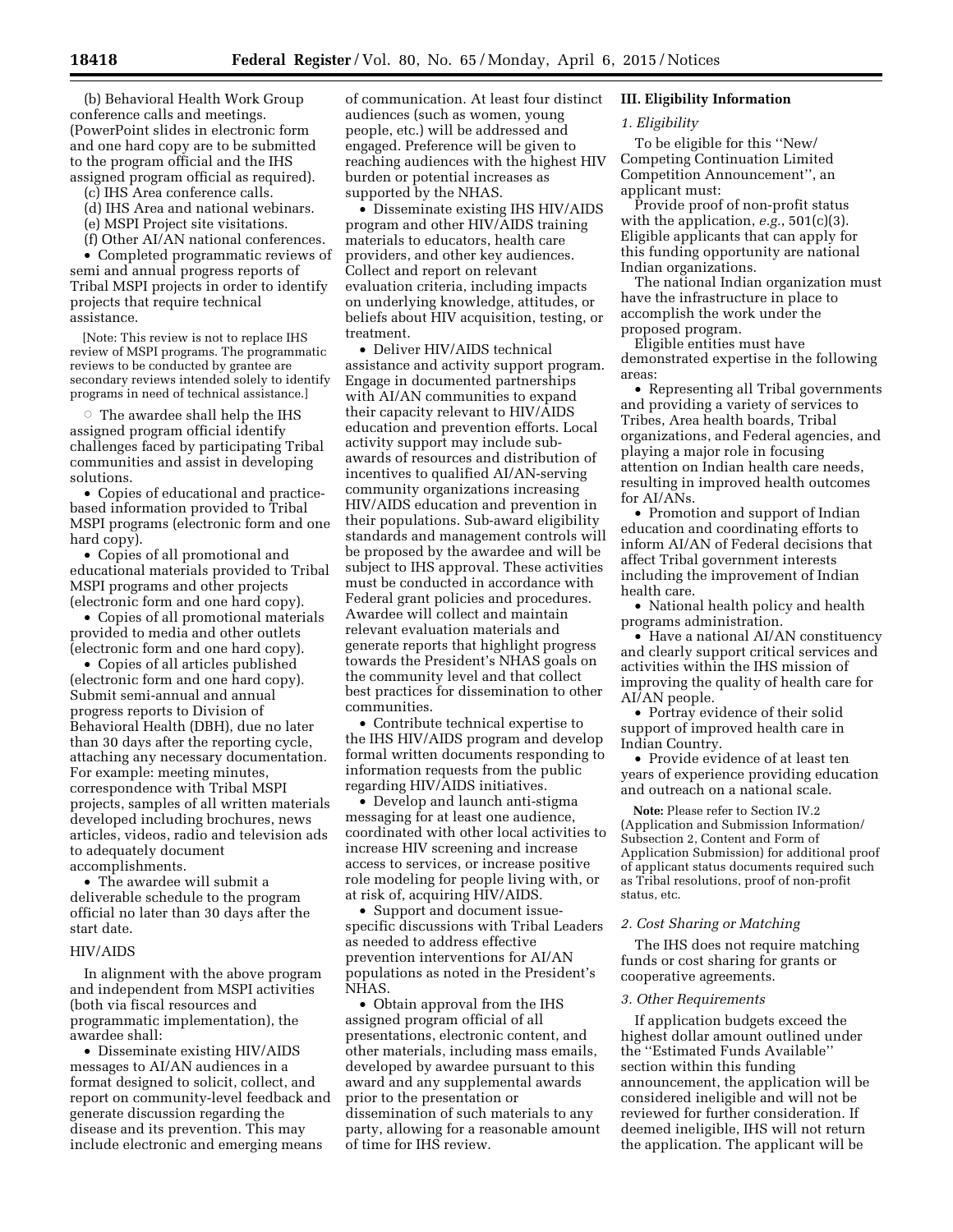notified by email by the Division of Grants Management (DGM) of this decision.

#### Proof of Non-Profit Status

Organizations claiming non-profit status must submit proof. A copy of the 501(c)(3) Certificate must be received with the application submission by the Application Deadline Date listed under the Key Dates section on page one of this announcement.

An applicant submitting any of the above additional documentation after the initial application submission due date is required to ensure the information was received by the IHS by obtaining documentation confirming delivery (*i.e.*, FedEx tracking, postal return receipt, etc.).

### **IV. Application and Submission Information**

## *1. Obtaining Application Materials*

The application package and detailed instructions for this announcement can be found at *<http://www.Grants.gov>*or *[https://www.ihs.gov/dgm/](https://www.ihs.gov/dgm/index.cfm?module=dsp_dgm_funding)*

*[index.cfm?module=dsp](https://www.ihs.gov/dgm/index.cfm?module=dsp_dgm_funding)*\_*dgm*\_*funding.*  Questions regarding the electronic application process may be directed to Mr. Paul Gettys at (301) 443–2114.

### *2. Content and Form Application Submission*

Two complete separate signed applications are required. Both applications should address all the following components separately in each application. Each separate application must include the project narrative as an attachment to the application package. Mandatory documents for all applicants include:

• Table of contents.

• Abstract (one page) summarizing the project.

• Application forms:

 $\circ$  SF–424, Application for Federal Assistance.

Æ SF–424A, Budget Information— Non-Construction Programs.

Æ SF–424B, Assurances—Non-Construction Programs.

• Budget Justification and Narrative (must be single spaced and not exceed five pages).

• Project Narrative (must be single spaced and not exceed 20 pages).

 $\circ$  Background information on the organization.

 $\breve{\circ}$  Proposed scope of work, objectives, and activities that provide a description of what will be accomplished, including a one-page Timeframe Chart.

• Letter of Support from

Organization's Board of Directors.

• 501(c)(3) Certificate (if applicable).

• Position Descriptions for all key personnel.

• Contractor/Consultant resumes or qualifications and scope of work.

• Disclosure of Lobbying Activities (SF–LLL).

• Certification Regarding Lobbying (GG-Lobbying Form).

• Copy of current Negotiated Indirect Cost rate (IDC) agreement (required) in order to receive IDC.

• Organizational Chart (optional).

• Documentation of current Office of Management and Budget (OMB) A–133 required Financial Audit (if applicable).

Acceptable forms of documentation include:

 $\circ~$  Email confirmation from Federal Audit Clearinghouse (FAC) that audits were submitted; or

 $\circ$  Face sheets from audit reports. These can be found on the FAC Web site: *[http://harvester.census.gov/sac/](http://harvester.census.gov/sac/dissem/accessoptions.html?submit=Go+To+Database) [dissem/accessoptions.html?submit=](http://harvester.census.gov/sac/dissem/accessoptions.html?submit=Go+To+Database) [Go+To+Database](http://harvester.census.gov/sac/dissem/accessoptions.html?submit=Go+To+Database)* 

Public Policy Requirements

All Federal-wide public policies apply to IHS grants and cooperative agreements with exception of the Discrimination policy.

Requirements for Project and Budget Narratives

A. *Project Narrative:* This narrative should be a separate Word document that is no longer than 20 pages and must: Be single-spaced, be type written, have consecutively numbered pages, use black type not smaller than 12 characters per one inch, and be printed on one side only of standard size 81⁄2″ x 11″ paper.

Be sure to succinctly address and answer all questions listed under the narrative and place them under the evaluation criteria (refer to Section V.1, Evaluation criteria in this announcement) and place all responses and required information in the correct section (noted below), or they shall not be considered or scored. These narratives will assist the ORC in becoming familiar with the applicant's activities and accomplishments prior to this cooperative agreement award. If the narrative exceeds the page limit, only the first 20 pages will be reviewed. The 20-page page limit for the narrative does not include the work plan, standard forms, Tribal resolutions, table of contents, budget, budget justifications, narratives, and/or other appendix items.

There are three parts to the narrative: Part A—Program Information; Part B-Program Planning and Evaluation; and Part C—Program Report. See below for additional details about what must be included in the narrative.

Reminder: You are required to submit two separate complete and signed application packages. One for the Behavioral Health—MSPI cooperative agreement and one complete signed application package for the HIV/AIDS cooperative agreement. This applies to the narratives and budgets as well and all components listed below. Be sure to address each component separately in its respective application package. The page limitations below are for each narrative and budget submitted.

Part A: Program Information (8 page limitation)

Section 1: Needs

Describe how the national Indian organization has the experience to provide outreach and education efforts regarding the pertinent changes and updates in health care for each of the two components listed herein: Behavioral Health—MSPI and HIV/ AIDS.

Part B: Program Planning and Evaluation (7 page limitation)

Section 1: Program Plans

Describe fully and clearly how the national Indian organization plans to address the NIHOE II MSPI and HIV/ AIDS requirements, including how the national Indian organization plans to demonstrate improved health education and outreach services to all 566 Federally-recognized Tribes for each of the two components described herein.

Section 2: Program Evaluation

Describe fully and clearly how the outreach and education efforts will impact changes in knowledge and awareness in Tribal communities regarding both components. Identify anticipated or expected benefits for the Tribal constituency.

### Part C: Program Report (5 page limitation)

Section 1: Describe Major Accomplishments Over the Last 24 Months

Identify and describe significant program achievements associated with the delivery of quality health outreach and education. Provide a comparison of the actual accomplishments to the goals established for the project period for both components, or if applicable, provide justification for the lack of progress.

Section 2: Describe Major Activities Over the Last 24 Months

Identify and summarize recent major health related outreach and education project activities of the work performed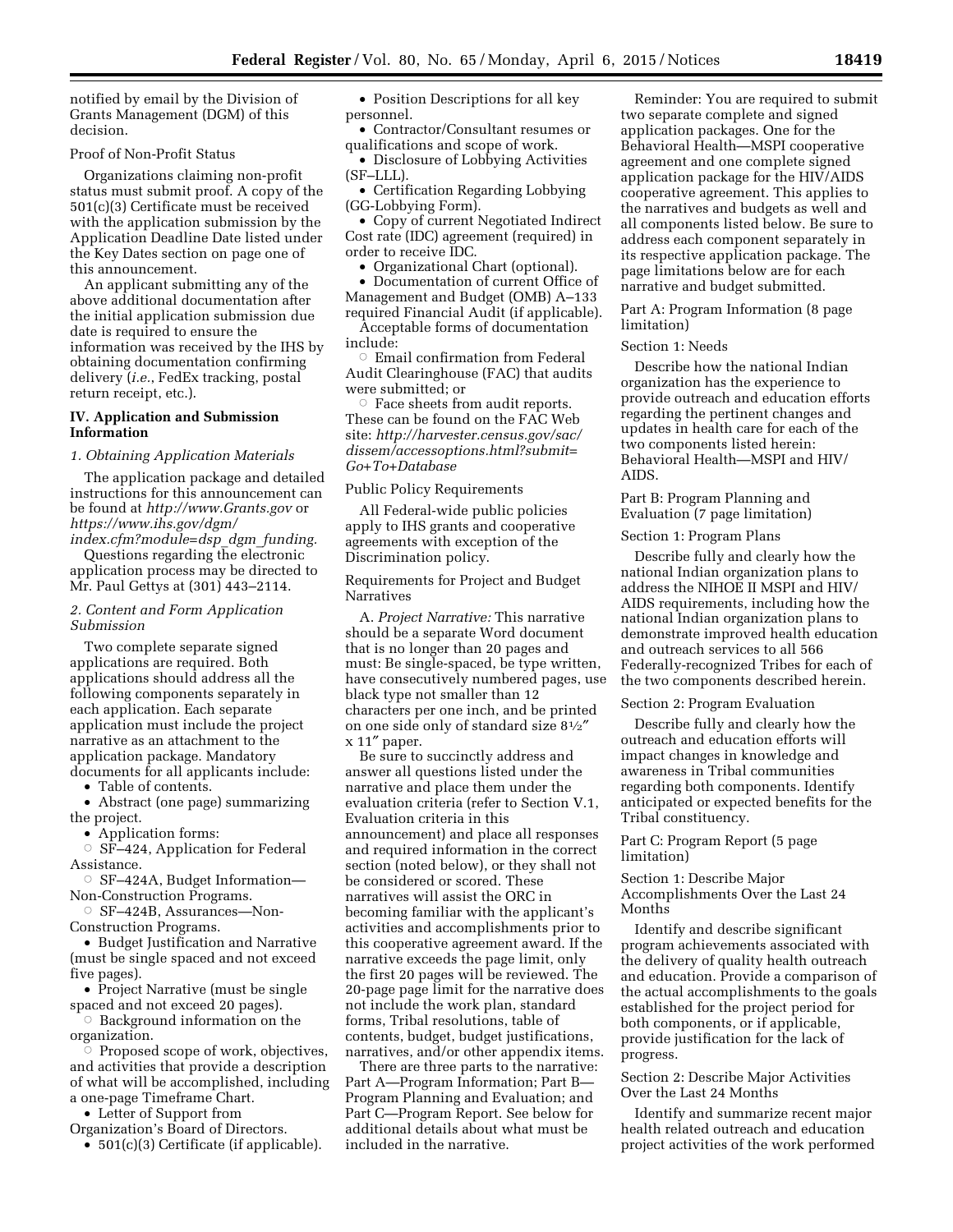for both components during the last project period.

B. *Budget Narrative:* This narrative must include a line item budget with a narrative justification for all expenditures identifying reasonable and allowable costs necessary to accomplish the goals and objectives as outlined in the project narrative. Budget should match the scope of work described in the project narrative. The budget narrative should not exceed five pages.

### *3. Submission Dates and Times*

Applications must be submitted electronically through Grants.gov by 11:59 p.m. Eastern Standard Time (EST) on the Application Deadline Date listed in the Key Dates section on page one of this announcement. Any application received after the application deadline will not be accepted for processing, nor will it be given further consideration for funding. Grants.gov will notify the applicant via email if the application is rejected.

If technical challenges arise and assistance is required with the electronic application process, contact Grants.gov Customer Support via email to *[support@grants.gov](mailto:support@grants.gov)* or at (800) 518– 4726. Customer Support is available to address questions 24 hours a day, 7 days a week (except on Federal holidays). If problems persist, contact Mr. Paul Gettys, DGM (*[Paul.Gettys@ihs.gov](mailto:Paul.Gettys@ihs.gov)*) at (301) 443–2114. Please be sure to contact Mr. Gettys at least ten days prior to the application deadline. Please do not contact the DGM until you have received a Grants.gov tracking number. In the event you are not able to obtain a tracking number, call the DGM as soon as possible.

If the applicant needs to submit a paper application instead of submitting electronically through Grants.gov, a waiver must be requested. Prior approval must be requested and obtained from Ms. Tammy Bagley, Acting Director of DGM, (see Section IV.6 below for additional information). The waiver must: (1) Be documented in writing (emails are acceptable), before submitting a paper application, and (2) include clear justification for the need to deviate from the required electronic grants submission process. A written waiver request must be sent to *[GrantsPolicy@ihs.gov](mailto:GrantsPolicy@ihs.gov)* with a copy to *[Tammy.Bagley@ihs.gov](mailto:Tammy.Bagley@ihs.gov)*. Once the waiver request has been approved, the applicant will receive a confirmation of approval email containing submission instructions and the mailing address to submit the application. A copy of the written approval must be submitted along with the hardcopy of the application that is mailed to DGM.

Paper applications that are submitted without a copy of the signed waiver from the Acting Director of the DGM will not be reviewed or considered for funding. The applicant will be notified via email of this decision by the Grants Management Officer of the DGM. Paper applications must be received by the DGM no later than 5:00 p.m., EST, on the Application Deadline Date listed in the Key Dates section on page one of this announcement. Late applications will not be accepted for processing or considered for funding.

### *4. Intergovernmental Review*

Executive Order 12372 requiring intergovernmental review is not applicable to this program.

#### *5. Funding Restrictions*

• Pre-award costs are not allowable. • The available funds are inclusive of

direct and appropriate indirect costs. • Only one grant/cooperative

agreement will be awarded per component.

• IHS will not acknowledge receipt of applications.

### *6. Electronic Submission Requirements*

All applications must be submitted electronically. Please use the *[http://](http://www.Grants.gov) [www.Grants.gov](http://www.Grants.gov)* Web site to submit an application electronically and select the ''Find Grant Opportunities'' link on the homepage. Download a copy of the application package, complete it offline, and then upload and submit the completed application via the *[http://](http://www.Grants.gov) [www.Grants.gov](http://www.Grants.gov)* Web site. Electronic copies of the application may not be submitted as attachments to email messages addressed to IHS employees or offices.

If the applicant receives a waiver to submit paper application documents, they must follow the rules and timelines that are noted below. The applicant must seek assistance at least ten days prior to the Application Deadline Date listed in the Key Dates section on page one of this announcement.

Applicants that do not adhere to the timelines for System for Award Management (SAM) and/or *[http://](http://www.Grants.gov) [www.Grants.gov](http://www.Grants.gov)* registration or that fail to request timely assistance with technical issues will not be considered for a waiver to submit a paper application.

Please be aware of the following:

• Please search for the application package in *<http://www.Grants.gov>* by entering the CFDA number or the Funding Opportunity Number. Both numbers are located in the header of this announcement.

• If you experience technical challenges while submitting your application electronically, please contact Grants.gov Support directly at: *[support@grants.gov](mailto:support@grants.gov)* or (800) 518–4726. Customer Support is available to address questions 24 hours a day, 7 days a week (except on Federal holidays).

• Upon contacting Grants.gov, obtain a tracking number as proof of contact. The tracking number is helpful if there are technical issues that cannot be resolved and a waiver from the agency must be obtained.

• If it is determined that a waiver is needed, the applicant must submit a request in writing (emails are acceptable) to *[GrantsPolicy@ihs.gov](mailto:GrantsPolicy@ihs.gov)*  with a copy to *[Tammy.Bagley@ihs.gov](mailto:Tammy.Bagley@ihs.gov)*. Please include a clear justification for the need to deviate from the standard electronic submission process.

• If the waiver is approved, the application should be sent directly to the DGM by the Application Deadline Date listed in the Key Dates section on page one of this announcement.

• Applicants are strongly encouraged not to wait until the deadline date to begin the application process through Grants.gov as the registration process for SAM and Grants.gov could take up to fifteen working days.

• Please use the optional attachment feature in Grants.gov to attach additional documentation that may be requested by the DGM.

• All applicants must comply with any page limitation requirements described in this Funding Announcement.

• After electronically submitting the application, the applicant will receive an automatic acknowledgment from Grants.gov that contains a Grants.gov tracking number. The DGM will download the application from Grants.gov and provide necessary copies to the appropriate agency officials. Neither the DGM nor the Office of Direct Service and Contracting Tribes (ODSCT) will notify the applicant that the application has been received.

• Email applications will not be accepted under this announcement.

### Unique Entity Identifier (UEI) Numbering System

All IHS applicants and grantee organizations are required to obtain a UEI number and maintain an active registration in the SAM database. The UEI number is a unique 9-digit identification number provided to each entity. The UEI number is site specific; therefore, each distinct performance site may be assigned a UEI number. Obtaining a UEI number is easy, and there is no charge. To obtain a UEI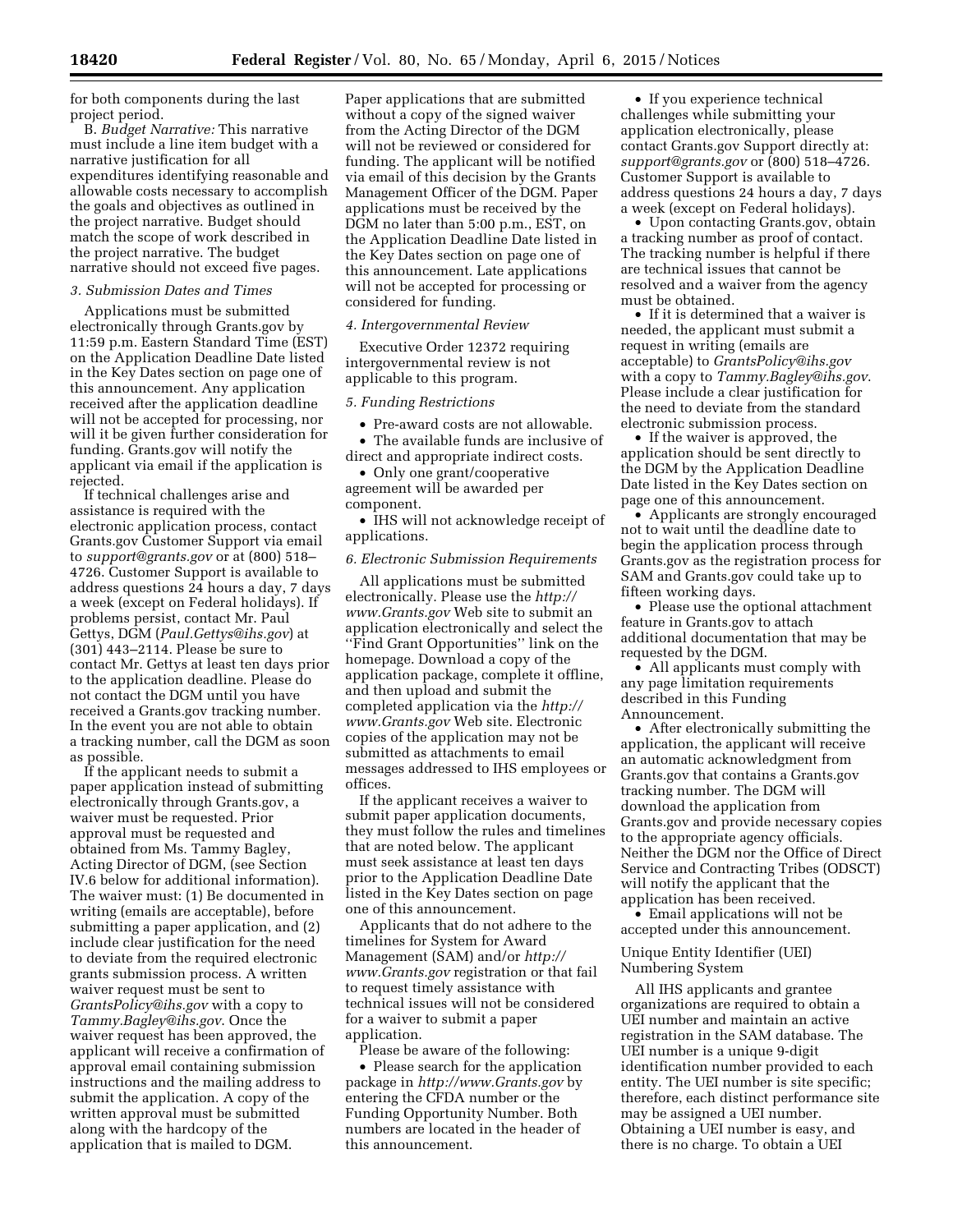number, please contact Mr. Paul Gettys at (301) 443–2114.

All HHS recipients are required by the Federal Funding Accountability and Transparency Act of 2006, as amended (''Transparency Act''), to report information on subawards. Accordingly, all IHS grantees must notify potential first-tier subrecipients that no entity may receive a first-tier subaward unless the entity has provided its DUNS number to the prime grantee organization. This requirement ensures the use of a universal identifier to enhance the quality of information available to the public pursuant to the Transparency Act.

#### System for Award Management (SAM)

Organizations that were not registered with Central Contractor Registration (CCR) and have not registered with SAM will need to obtain a DUNS number first and then access the SAM online registration through the SAM home page at *<https://www.sam.gov>* (U.S. organizations will also need to provide an Employer Identification Number from the Internal Revenue Service that may take an additional 2–5 weeks to become active). Completing and submitting the registration takes approximately one hour to complete and SAM registration will take 3–5 business days to process. Registration with the SAM is free of charge. Applicants may register online at *<https://www.sam.gov>*.

Additional information on implementing the Transparency Act, including the specific requirements for DUNS and SAM, can be found on the IHS Grants Management, Grants Policy Web site: *[https://www.ihs.gov/dgm/](https://www.ihs.gov/dgm/index.cfm?module=dsp_dgm_policy_topics) [index.cfm?module=dsp](https://www.ihs.gov/dgm/index.cfm?module=dsp_dgm_policy_topics)*\_*dgm*\_*policy*\_ *[topics](https://www.ihs.gov/dgm/index.cfm?module=dsp_dgm_policy_topics)*.

#### **V. Application Review Information**

The instructions for preparing the application narrative also constitute the evaluation criteria for reviewing and scoring the application. Weights assigned to each section are noted in parentheses. The 20 page narrative should include only the first year of activities; information for multi-year projects should be included as an appendix. See ''Multi-year Project Requirements'' at the end of this section for more information. The narrative section should be written in a manner that is clear to outside reviewers unfamiliar with prior related activities of the applicant. It should be well organized, succinct, and contain all information necessary for reviewers to understand the project fully. Points will be assigned to each evaluation criteria adding up to a total of 100 points. A

minimum score of 60 points is required for funding. Points are assigned as follows:

#### *1. Criteria*

A. Introduction and Need for Assistance (15 points)

(1) Describe the organization's current health, education and technical assistance operations as related to the broad spectrum of health needs of the AI/AN community. Include what programs and services are currently provided (*i.e.*, Federally-funded, Statefunded, etc.), and identify any memorandums of agreement with other national, Area or local Indian health board organizations. This could also include HHS' agencies that rely on the applicant as the primary gateway organization that is capable of providing the dissemination of health information to Tribes. Include information regarding technologies currently used (*i.e.*, hardware, software, services, Web sites, etc.), and identify the source(s) of technical support for those technologies (*i.e.*, in-house staff, contractors, vendors, etc.). Include information regarding how long the applicant has been operating and its length of association/ partnerships with Area health boards, etc. [historical collaboration].

(2) Describe the organization's current technical assistance ability. Include what programs and services are currently provided, programs and services projected to be provided, and describe any memorandums of agreement with other national Indian organizations that deem the applicant as the primary source of health policy information for AI/ANs, or any other memorandums of agreement with other Area Indian health boards, etc.

(3) Describe the population to be served by the proposed projects. Are they hard to reach? Are there barriers? Include a description of the number of Tribes who currently benefit from the technical assistance provided by the applicant.

(4) Describe the geographic location of the proposed project including any geographic barriers experienced by the recipients of the technical assistance to the health care information provided.

(5) Identify all previous IHS cooperative agreement awards received, dates of funding and summaries of the projects' accomplishments. State how previous cooperative agreement funds facilitated education, training and technical assistance nationwide for AI/ANs. (Copies of reports will not be accepted.)

(6) Describe collaborative and supportive efforts with national, Area, and local Indian health boards.

(7) Explain the need/reason for the proposed projects by identifying specific gaps or weaknesses in services or infrastructure that will be addressed by the proposed projects. Explain how these gaps/weaknesses have been assessed.

(8) Explain what measures were taken or will be taken to ensure the proposed projects will not create new gaps or weaknesses in services or infrastructure.

(9) Describe the effect of the proposed project on current programs (*i.e.*, Federally-funded, State funded, etc.) and, if applicable, on current equipment (*i.e.*, hardware, software, services, etc.). Include the effect of the proposed projects on planned/anticipated programs and/or equipment.

(10) Describe how the projects relate to the purpose of the cooperative agreement by identifying how the proposed project will address national Indian health care outreach and education regarding various health data listed, *e.g.*, MSPI and HIV and AIDS, dissemination, training, and technical assistance, etc.

B. Project Objective(s), Work Plan and Approach (40 points)

(1) Identify the proposed project objective(s) for each of the two projects, as applicable, addressing the following:

• Measurable and (if applicable) quantifiable.

• Results oriented.

• Time-limited.

Example: Issue four quarterly newsletters, provide alerts and quantify number of contacts with Tribes. Goals must be clear and concise.

(2) Address how the proposed projects will result in change or improvement in program operations or processes for each proposed project objective for the selected projects. Also address what tangible products, if any, are expected from the project, (*i.e.*, legislative analysis, policy analysis, annual conferences, mid-year conferences, summits, etc.).

(3) Address the extent to which the proposed projects will provide, improve, or expand services that address the need(s) of the target population. Include a strategic plan and business plan currently in place that are being used that will include the expanded services. Include the plan(s) with the application submission.

(4) Submit a work plan in the Appendix that:

• Provides the action steps on a timeline for accomplishing each of the projects' proposed objective(s).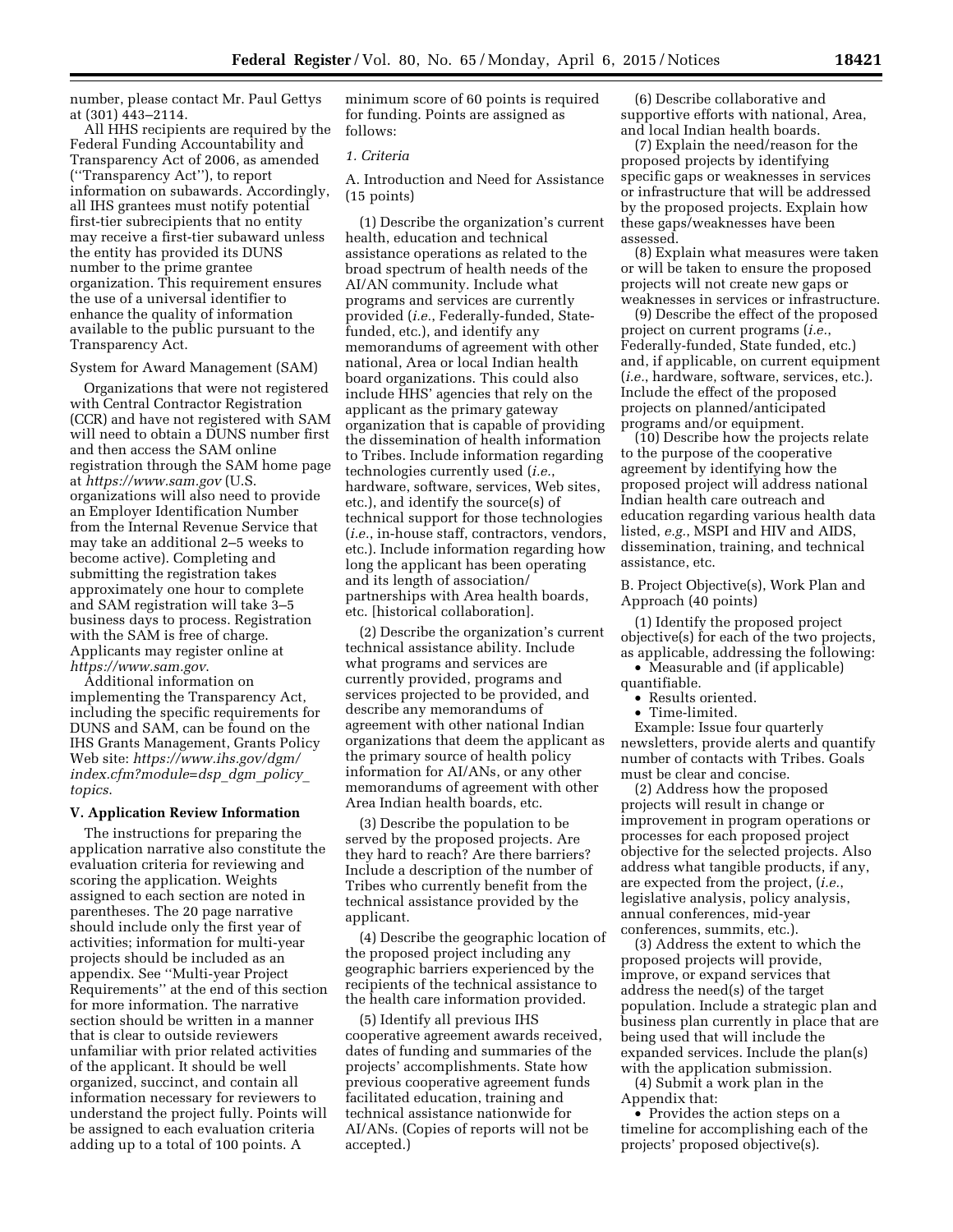• Identifies who will perform the action steps.

• Identifies who will supervise the action steps taken.

• Identifies what tangible products will be produced during and at the end of the proposed project objective(s).

• Identifies who will accept and/or approve work products during the duration of the proposed projects and at the end of the proposed projects.

• Identifies any training that will take place during the proposed projects and who will be attending the training.

• Identifies evaluation activities proposed in the work plans.

(5) If consultants or contractors will be used during the proposed project, please include the following information in their scope of work (or note if consultants/contractors will not be used):

• Educational requirements.

• Desired qualifications and work experience.

• Expected work products to be delivered on a timeline.

If a potential consultant/contractor has already been identified, please include a resume in the Appendix.

(6) Describe what updates will be required for the continued success of the proposed project. Include when these updates are anticipated and where funds will come from to conduct the update and/or maintenance.

C. Program Evaluation (20 points)

Each proposed objective requires an evaluation component to assess its progress and ensure its completion. Also, include the evaluation activities in the work plan.

Describe the proposed plan to evaluate both outcomes and process. Outcome evaluation relates to the results identified in the objectives, and process evaluation relates to the work plan and activities of the project.

(1) For outcome evaluation, describe:

• What will the criteria be for determining success of each objective?

• What data will be collected to determine whether the objective was met?

• At what intervals will data be collected?

• Who will collect the data and their qualifications?

• How will the data be analyzed?

• How will the results be used?

(2) For process evaluation, describe:

• How will the projects be monitored and assessed for potential problems and needed quality improvements?

• Who will be responsible for monitoring and managing project improvements based on results of ongoing process improvements and what are their qualifications?

• How will ongoing monitoring be used to improve the projects?

• Describe any products, such as manuals or policies, that might be developed and how they might lend themselves to replication by others.

• How will the organization document what is learned throughout the projects' grant periods?

(3) Describe any evaluation efforts planned after the grant period has ended.

(4) Describe the ultimate benefit to the AI/AN population served by the applicant organization that will be derived from these projects.

D. Organizational Capabilities, Key Personnel and Qualifications (15 points)

This section outlines the broader capacity of the organization to complete the project outlined in the work plan. It includes the identification of personnel responsible for completing tasks and the chain of responsibility for successful completion of the projects outlined in the work plans.

(1) Describe the organizational structure of the organization beyond health care activities, if applicable.

(2) Describe the ability of the organization to manage the proposed projects. Include information regarding similarly sized projects in scope and financial assistance, as well as other cooperative agreements/grants and projects successfully completed.

(3) Describe what equipment (*i.e.,* fax machine, phone, computer, etc.) and facility space (*i.e.,* office space) will be available for use during the proposed projects. Include information about any equipment not currently available that will be purchased through the cooperative agreement/grant.

(4) List key personnel who will work on the projects. Include title used in the work plans. In the Appendix, include position descriptions and resumes for all key personnel. Position descriptions should clearly describe each position and duties, indicating desired qualifications and experience requirements related to the proposed project. Resumes must indicate that the proposed staff member is qualified to carry out the proposed project activities. If a position is to be filled, indicate that information on the proposed position description.

(5) If personnel are to be only partially funded by this cooperative agreement, indicate the percentage of time to be allocated to this project and identify the resources used to fund the remainder of the individual's salary.

E. Categorical Budget and Budget Justification (10 points)

This section should provide a clear estimate of the program costs and justification for expenses for the entire cooperative agreement period for each award. The budgets and budget justifications should be consistent with the tasks identified in the work plans. Because each of the two awards included in this announcement are funded through separate funding streams, the applicant must provide a separate budget and budget narrative for each of the two components and must account for costs separately.

(1) Provide a categorical budget for each of the 12-month budget periods requested for each of the two projects.

(2) If IDC are claimed, indicate and apply the current negotiated rate to the budget. Include a copy of the rate agreement in the Appendix. *See Section VI. Award Administration Information, 3. Indirect Costs.* 

(3) Provide a narrative justification explaining why each line item is necessary or relevant to the proposed project. Include sufficient costs and other details to facilitate the determination that the cost is allowable (*i.e.,* equipment specifications, etc.).

Additional Documents Can Be Uploaded as Appendix Items in Grants.gov

• Work plan, logic model and/or time line for proposed objectives.

• Position descriptions for key staff.

• Resumes of key staff that reflect

current duties.

• Consultant or contractor proposed scope of work and letter of commitment (if applicable).

• Current Indirect Cost Agreement.

• Organizational chart.

• Map of area identifying project location(s).

• Additional documents to support narrative (*i.e.* data tables, key news articles, etc.).

### *2. Review and Selection*

Each application will be prescreened by the DGM staff for eligibility and completeness as outlined in the funding announcement. Applications that meet the eligibility criteria shall be reviewed for merit by the ORC based on evaluation criteria in this funding announcement. The ORC could be composed of both Tribal and Federal reviewers appointed by the ODSCT to review and make recommendations on these applications. The technical review process ensures selection of quality projects in a national competition for limited funding. Incomplete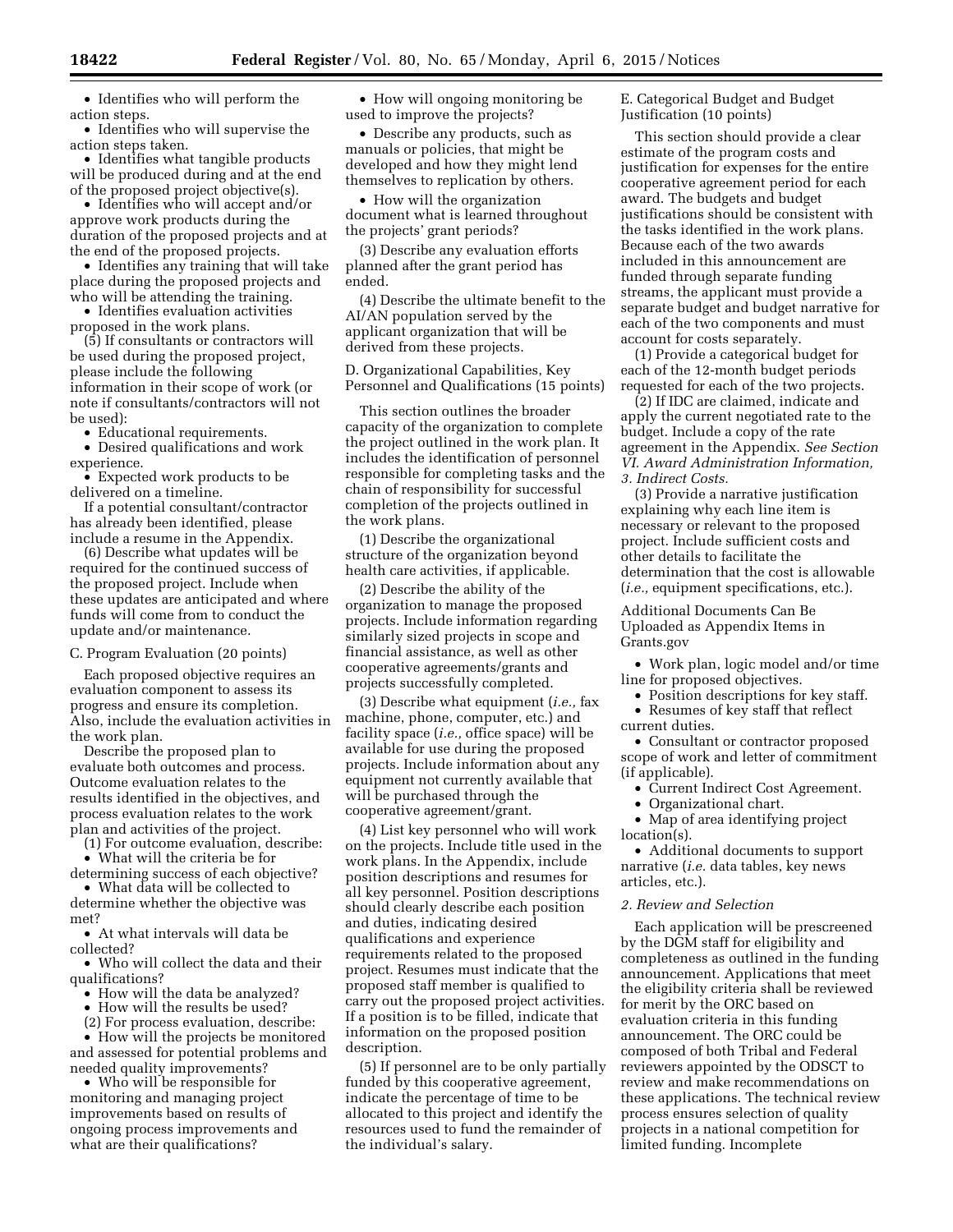applications and applications that are non-responsive to the eligibility criteria will not be referred to the ORC. The applicant will be notified via email of this decision by the Grants Management Officer of the DGM. Applicants will be notified by DGM, via email, to outline minor missing components (*i.e.,* budget narratives, audit documentation, key contact form) needed for an otherwise complete application. All missing documents must be sent to DGM on or before the due date listed in the email of notification of missing documents required.

To obtain a minimum score for funding by the ORC, applicants must address all program requirements and provide all required documentation.

### **VI. Award Administration Information**

#### *1. Award Notices*

The Notice of Award (NoA) is a legally binding document signed by the Grants Management Officer and serves as the official notification of the grant award. The NoA will be initiated by the DGM in our grant system, GrantSolutions (*[https://](https://www.grantsolutions.gov) [www.grantsolutions.gov](https://www.grantsolutions.gov)*). Each entity that is approved for funding under this announcement will need to request or have a user account in GrantSolutions in order to retrieve their NoA. The NoA is the authorizing document for which funds are dispersed to the approved entities and reflects the amount of Federal funds awarded, the purpose of the grant, the terms and conditions of the award, the effective date of the award, and the budget/project period.

### Disapproved Applicants

Applicants who received a score less than the recommended funding level for approval, 60 points, and were deemed to be disapproved by the ORC, will receive an Executive Summary Statement from the ODSCT within 30 days of the conclusion of the ORC outlining the strengths and weaknesses of their application submitted. The ODSCT will also provide additional contact information as needed to address questions and concerns as well as provide technical assistance if desired.

# Approved But Unfunded Applicants

Approved but unfunded applicants that met the minimum scoring range and were deemed by the ORC to be ''Approved'', but were not funded due to lack of funding, will have their applications held by DGM for a period of one year. If additional funding becomes available during the course of FY 2015 the approved but unfunded

application may be re-considered by the awarding program office for possible funding. The applicant will also receive an Executive Summary Statement from the IHS program office within 30 days of the conclusion of the ORC.

**Note:** Any correspondence other than the official NoA signed by an IHS Grants Management Official announcing to the Project Director that an award has been made to their organization is not an authorization to implement their program on behalf of IHS.

#### *2. Administrative Requirements*

Cooperative agreements are administered in accordance with the following regulations, policies, and OMB cost principles:

A. The criteria as outlined in this Program Announcement.

B. Administrative Regulations for Grants:

45 CFR part 75, Administrative Requirements.

C. Grants Policy:

• HHS Grants Policy Statement, Revised 01/07.

D. Cost Principles:

45 CFR part 75, subpart E. Cost Principles.

E. Audit Requirements:

• 45 CFR part 75, subpart F. Audit Requirements.

#### *3. Indirect Costs*

This section applies to all grant recipients that request reimbursement of indirect costs (IDC) in their grant application. In accordance with HHS Grants Policy Statement, Part II–27, IHS requires applicants to obtain a current IDC rate agreement prior to award. The rate agreement must be prepared in accordance with the applicable cost principles and guidance as provided by the cognizant agency or office. A current rate covers the applicable grant activities under the current award's budget period. If the current rate is not on file with the DGM at the time of award, the IDC portion of the budget will be restricted. The restrictions remain in place until the current rate is provided to the DGM.

Generally, IDC rates for IHS grantees are negotiated with the Division of Cost Allocation (DCA) *<https://rates.psc.gov/>*  and the Department of Interior (Interior Business Center). *[http://www.doi.gov/](http://www.doi.gov/ibc/services/Indirect_Cost_Services/index.cfm) [ibc/services/Indirect](http://www.doi.gov/ibc/services/Indirect_Cost_Services/index.cfm)*\_*Cost*\_*Services/ [index.cfm.](http://www.doi.gov/ibc/services/Indirect_Cost_Services/index.cfm)* For questions regarding the indirect cost policy, please call the Grants Management Specialist listed under ''Agency Contacts'' or the main DGM office at (301) 443–5204.

#### *4. Reporting Requirements*

The grantee must submit required reports consistent with the applicable deadlines. Failure to submit required reports within the time allowed may result in suspension or termination of an active grant, withholding of additional awards for the project, or other enforcement actions such as withholding of payments or converting to the reimbursement method of payment. Continued failure to submit required reports may result in one or both of the following: (1) The imposition of special award provisions; and (2) the non-funding or non-award of other eligible projects or activities. This requirement applies whether the delinquency is attributable to the failure of the grantee organization or the individual responsible for preparation of the reports. Reports must be submitted electronically via GrantSolutions. Personnel responsible for submitting reports will be required to obtain a login and password for GrantSolutions. Please see the Agency Contacts list in section VII for the systems contact information.

The reporting requirements for this program are noted below.

### A. Progress Reports

Program progress reports are required semi-annually within 30 days after the budget period ends. These reports must include a brief comparison of actual accomplishments to the goals established for the period, or, if applicable, provide sound justification for the lack of progress, and other pertinent information as required. A final report must be submitted within 90 days of expiration of the budget/project period.

#### B. Financial Reports

Federal Financial Report FFR (SF– 425), Cash Transaction Reports are due 30 days after the close of every calendar quarter to the Payment Management Services, HHS at: *[http://](http://www.dpm.psc.gov) [www.dpm.psc.gov.](http://www.dpm.psc.gov)* It is recommended that the applicant also send a copy of the FFR (SF–425) report to the Grants Management Specialist. Failure to submit timely reports may cause a disruption in timely payments to the organization.

Grantees are responsible and accountable for accurate information being reported on all required reports: the Progress Reports and Federal Financial Report.

C. Federal Subaward Reporting System (FSRS)

This award may be subject to the Transparency Act subaward and executive compensation reporting requirements of 2 CFR part 170.